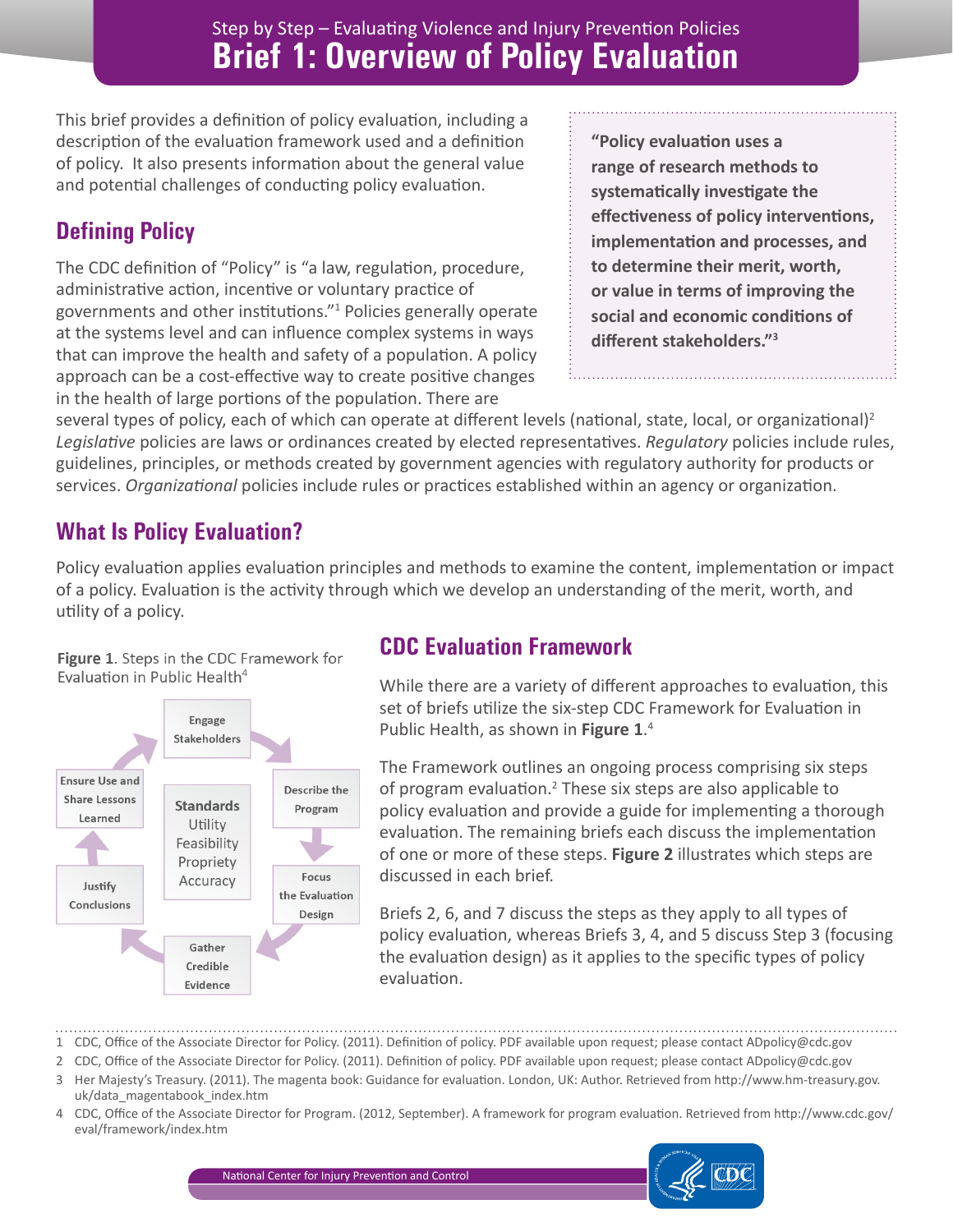| Figure 2. The Briefs in Relation to the Steps in the CDC Evaluation Framework |                                     |                                            |                                |                                    |                              |                                          |  |
|-------------------------------------------------------------------------------|-------------------------------------|--------------------------------------------|--------------------------------|------------------------------------|------------------------------|------------------------------------------|--|
|                                                                               | (1) Engaging<br><b>Stakeholders</b> | (2) Describing<br>the Program or<br>Policy | (3) Focusing<br>the Evaluation | (4) Gather<br>Credible<br>Evidence | $(5)$ Justify<br>Conclusions | (6) Ensure Use<br>and Lessons<br>Learned |  |
| <b>Brief 2</b>                                                                | $\bullet$                           |                                            |                                |                                    |                              |                                          |  |
| <b>Brief 3</b>                                                                | $\bullet$                           | $\bullet$                                  | $\bullet$                      |                                    |                              |                                          |  |
| <b>Brief 4</b>                                                                | $\bullet$                           | $\bullet$                                  |                                |                                    |                              |                                          |  |
| <b>Brief 5</b>                                                                | $\bullet$                           | $\bullet$                                  |                                |                                    |                              |                                          |  |
| <b>Brief 6</b>                                                                |                                     |                                            |                                | $\bullet$                          |                              |                                          |  |
| <b>Brief 7</b>                                                                |                                     |                                            |                                |                                    |                              |                                          |  |

#### Standards for Conducting Evaluation

The Framework also includes the following four categories of standards for conducting evaluation to help guide choices along the process:

- **Utility:** Who wants the evaluation results and for what purpose?
- **Feasibility:** Are the evaluation procedures practical, given the time, resources, and expertise available?
- **Propriety:** Is the evaluation being conducted in a fair and ethical way?
- **Accuracy:** Are approaches at each step accurate, given stakeholder needs and evaluation purpose?

### **Policy Evaluation Versus Program Evaluation**

Although policy evaluation and program evaluation have many similarities, there are some important differences as well. Some of these differences include:

- The level of analysis required (e.g., system or community level for policy evaluation; program level for program evaluation).
- The degree of control and clear "boundaries" may be more challenging with policy evaluation.
- The ability to identify an equivalent comparison community may be more challenging with policy evaluation.
- The scale and scope of data collection may be greater with policy evaluation.
- **Policy evaluation may require increased emphasis on the use of surveillance and administrative data.**
- The type and number of stakeholders involved may differ.

#### **Why Is Policy Evaluation Important?**

Developing and implementing policy strategies is important in addressing injury and violence prevention at the population level. Although policy has been used effectively in some areas of injury and violence prevention,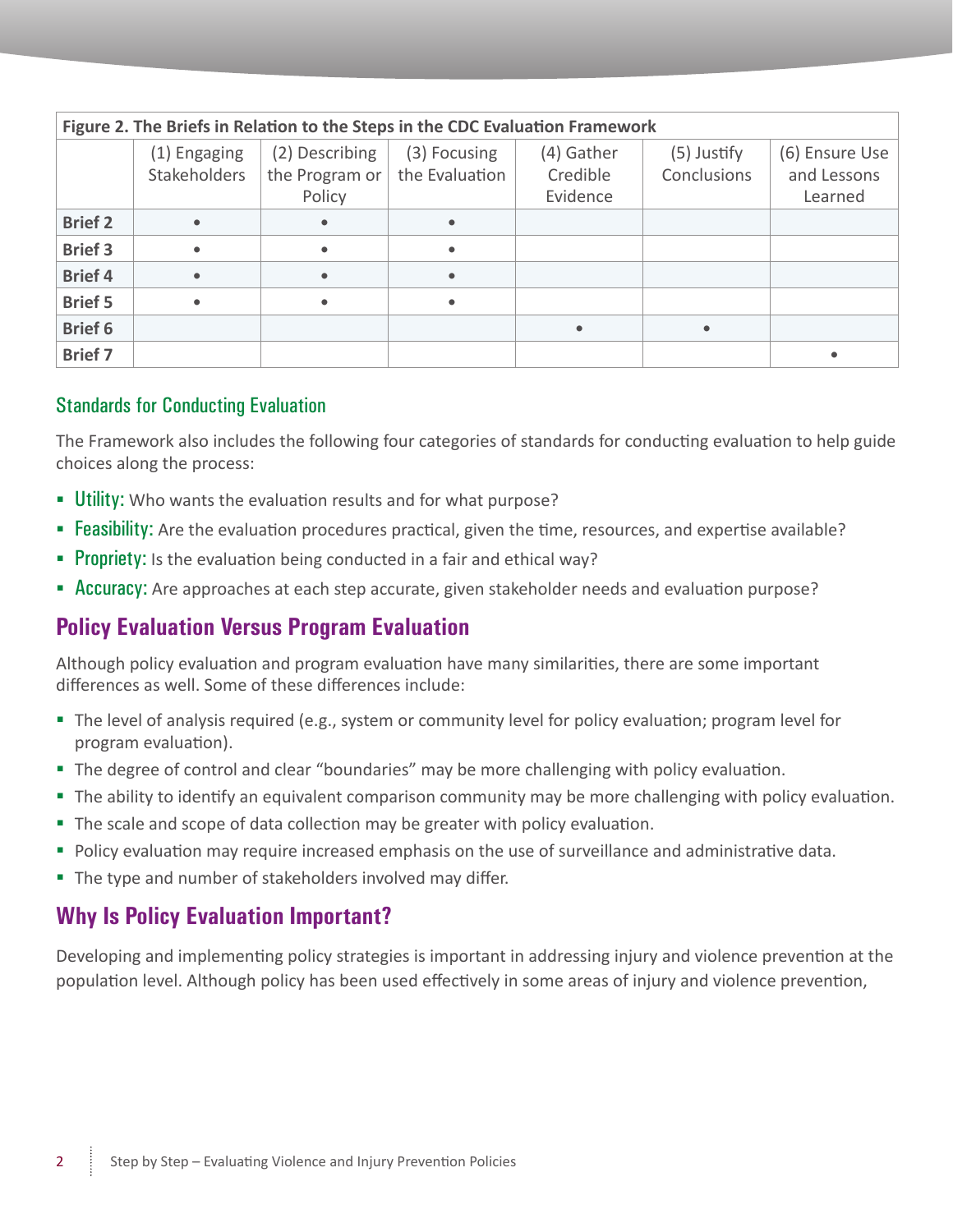policy strategies in some areas lack a sufficient evidence base. Policy evaluation, like all evaluation, can serve important purposes along the entire chain of the policy process, including<sup>1</sup>:

- Documenting policy development.
- Documenting and informing implementation.
- Assessing support and compliance with existing policies.

### **Evaluation Within the Policy Process**

- Demonstrating impacts and value of a policy.
- **Informing an evidence base.**
- **Informing future policies.**
- **Providing accountability for resources invested.**

It is important to understand how policy evaluation fits into the larger policy process. Understanding this context provides an increased understanding of why policy evaluation is critical to advancing the field of policy. Although there are many theories regarding the policy process and mechanisms of policy change, the policy change process is often conceptualized in several key stages as depicted on the top row of **Figure 3**. 2 Evaluation is an integral part of each step in the policy process. Although these steps are laid out in a row, in reality, the steps are circular in nature. The three main types of evaluation, shown in the bottom row of **Figure 3**, each focus on a different phase of the policy process<sup>5</sup>: policy content evaluation, policy implementation evaluation, and policy impact evaluation. **Figure 3** illustrates the relationship between the main stages of the policy process and the three types of evaluation.

- **Evaluating Policy Content:** Does the content clearly articulate the goals of the policy, its implementation and the underlying logic for why the policy will produce intended change? Evaluating the development of a policy helps to understand the context, content, and implementation.
- **Evaluating Policy Implementation:** Was the policy implemented as intended? The implementation of a policy is a critical component in understanding its effectiveness. Evaluation of policy implementation can provide important information about the barriers to and facilitators of implementation and a comparison between different components or intensities of implementation.
- **Evaluating Policy Impact:** Did the policy produce the intended outcomes and impact? Within injury prevention, the intended impact may be a reduction in injuries or severity of injuries. However, it is important to evaluate short-term and intermediate outcomes as well.

The type of evaluation selected depends on many factors, and often more than one type of evaluation will be needed. Each type of evaluation can provide valuable information for the planning and interpretation of the other types of evaluation (content, implementation, and impact) in addition to uncovering unintentional consequences.<sup>6</sup> However, it is critical for each evaluation to be focused so the most appropriate design and methodology is selected.<sup>1</sup> The team can develop an overarching set of evaluation questions and then select specific evaluation questions and methods for each particular phase. **Appendix A** and **Appendix B** provide examples of the planning, implementation, and dissemination of a policy evaluation.

<sup>5</sup> Brownson, R. C., Royer, C., Chriqui, J. F., & Stamatakis, K. A. (2009). Understanding evidence-based public health policy. American Journal of Public Health, 99, 1576–1583.

<sup>6</sup> MacDonald, G., Starr, G., Schooley, M., Yee, S. L., Klimowksi, K., & Turner, K. (2001). Introduction to program evaluation for comprehensive tobacco control programs. Atlanta, GA: Centers for Disease Control and Prevention. Retrieved from http://www.cdc.gov/tobacco/tobacco control\_programs/surveillance\_evaluation/evaluation\_manual/pdfs/evaluation.pdf